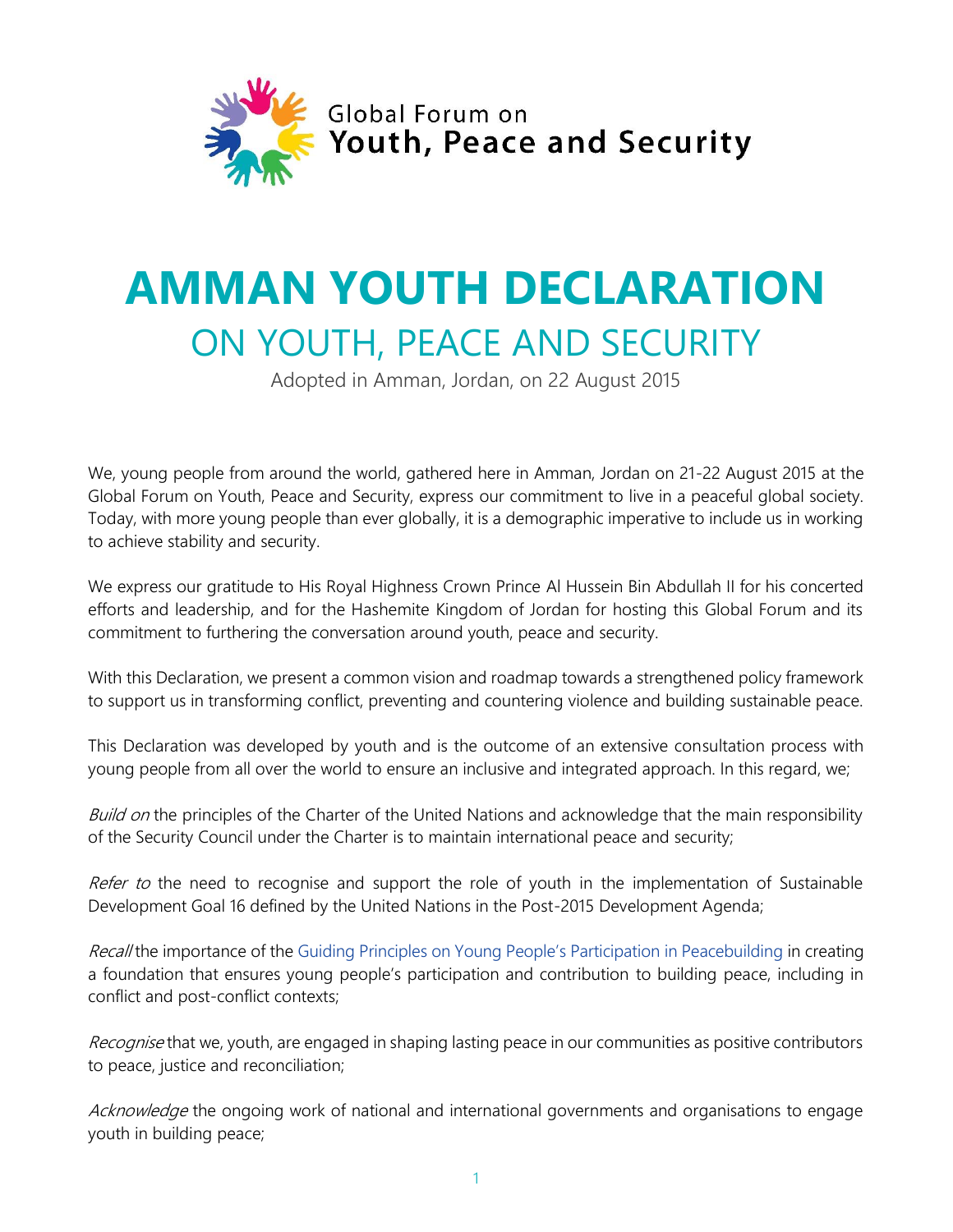Recognise the vulnerable status of many young people including refugees and internally displaced persons;

Call on governmental and non-governmental organisations, associations and agencies including youth-led civil society to partner with us to ensure the implementation of the following action points:

## **1. YOUTH PARTICIPATION AND LEADERSHIP IN ISSUES OF PEACE AND SECURITY**

We, young people, are highly engaged in transforming conflict, countering violence and building peace. Yet, our efforts remain largely invisible, unrecognised, and even undermined due to lack of adequate participatory and inclusive mechanisms and opportunities to partner with decision-making bodies. We implore policy makers to develop meaningful mechanisms for youth participation and leadership in decision and policy-making from the local to national and international levels. We must also foster young people's leadership skills, creating an interdependent virtuous cycle to shift the negative perceptions and discourse on young people to that of partners in building peaceful and sustainable communities.

- The United Nations must establish a global policy framework recognising and addressing the specific needs, assets, potential and diverse identities of youth in conflict and post-conflict scenarios by 2017. A United Nations Security Council resolution on Youth, Peace and Security is the most appropriate option to recognise the role of young people and institutionalise their participation at all levels. We call on the United Nations Security Council to adopt a resolution on Youth, Peace and Security.
- International agencies, national governments and local authorities urgently need to establish policy dialogue processes with young people on issues of peace and security. This engagement must go beyond symbolic consultation.
- International agencies, national governments and local authorities must establish mechanisms to meaningfully involve youth in current and future peace processes, including formal peace negotiations from the local to the global levels. These mechanisms need to ensure youth are engaged as equal partners and promote youth leadership.
- International agencies and national governments need to provide support to, and partner with, youth‐ led organisations engaged in building peace with a focus on capacity development.
- National governments must mainstream context-specific, quality education for peace that equips young people with the ability to engage constructively in civic structures.
- Donors must allocate long-term, sustainable funding and material support to youth- led organisations and networks, formal and informal youth groups, and individual youth initiatives. We, youth, must be included in donor's decision making structures to ensure that funding is accessible and appropriate in amount and duration. Donors need to work with youth organisations to assess to what extent current funding structures meet real needs for youth in peacebuilding.

## **2. YOUTH PREVENTING VIOLENCE AND BUILDING PEACE**

Within international and national contexts, the discourse on violence and violent extremism frames young people as potential perpetrators of violence despite the fact that most young people are not involved in armed conflict or violence. This framing is a harmful reduction of the role young people play in preventing violence and transforming conflicts.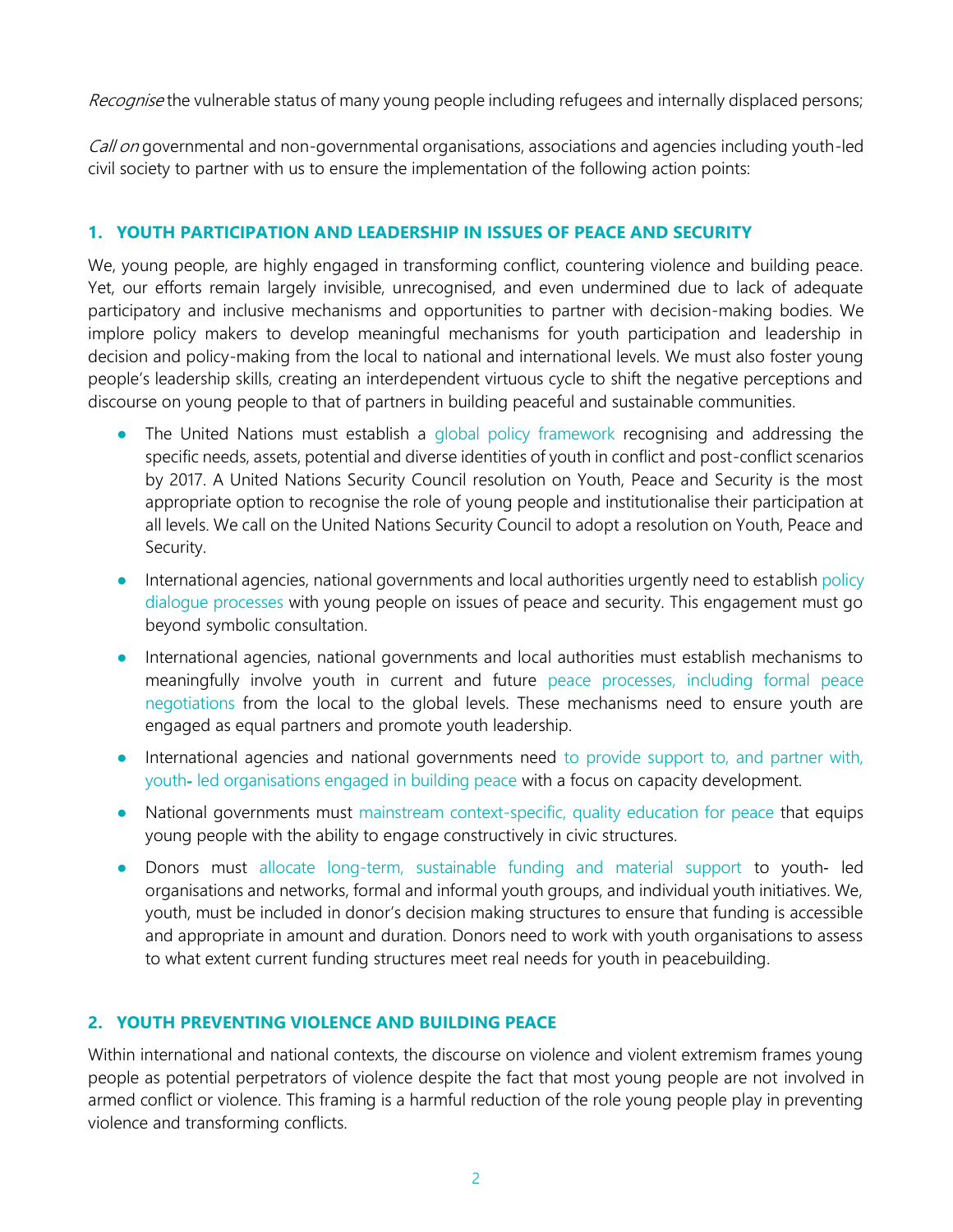- National Governments, local authorities, private sector and civil society organizations, including faith based organizations and faith leaders, must recognise and support what young people are already doing in preventing violence and violent extremism. They should build upon the existing capacities, networks and resources of young people in their countries and communities, as well as at the international level.
- We, young people, must continue to prevent violence and violent extremism. National governments and local authorities should facilitate an enabling environment in which youth actors are recognised and provided with adequate support to implement violence prevention activities. This space must be inclusive of youth from different social, political, economic, ethnic and religious backgrounds.
- International agencies and national governments must ensure that young people enjoy full provision of their fundamental human rights, without exception.
- National governments, local authorities and researchers should ensure that contextual research is conducted in collaboration with young people and youth organizations to identify the drivers and enablers of violence and extremism in order to design effective responses at local, national and international levels.

## **3. GENDER EQUALITY**

The challenges faced by young people when engaging in building peace, transforming conflicts and countering violence remain highly gender-dependent. In several parts of the world, the political participation of young women in particular is jeopardised. Thus, it is necessary to create mechanisms that not only ensure equality among genders, but also address the hardships that are gender specific.

- Local authorities and national governments must ensure that young men and women have equal opportunities and access to education and employment and create mechanisms to tackle gender discrimination in those environments, recognising that the marginalisation of particular groups such as women is detrimental to building sustainable peace in all societies.
- International agencies, national governments and donors must identify and support youth-led organizations which address gender inequality and empower young women in peacebuilding and conflict resolution as those are crucial partners in peacebuilding efforts.
- International agencies, national governments and local authorities must implement internationally agreed commitments to promote and protect the rights of girls, prevent gender-based violence and end impunity for crimes such as child, early and forced marriage, sexual and domestic violence, femicide and female genital mutilation. Gender-based violence hinders the development and meaningful participation of young people in peacebuilding processes. Additionally, sexual and gender based violence is linked to broader issues of insecurity and hampers negotiations in the context of peace agreements and ceasefires.
- Local authorities and national governments should establish temporary special measures, including minimum quotas, for the participation of girls and women in all decision- and policy-making levels by 2018. Such measures ensure that women's perspectives and interests will be represented and they effectively combat the persistent exclusion of women from the political environment.
- Youth-led peace organisations must continuously be gender sensitive in all their actions and strive to ensure inclusiveness.
- **4. YOUNG PEOPLE'S SOCIO-ECONOMIC EMPOWERMENT**